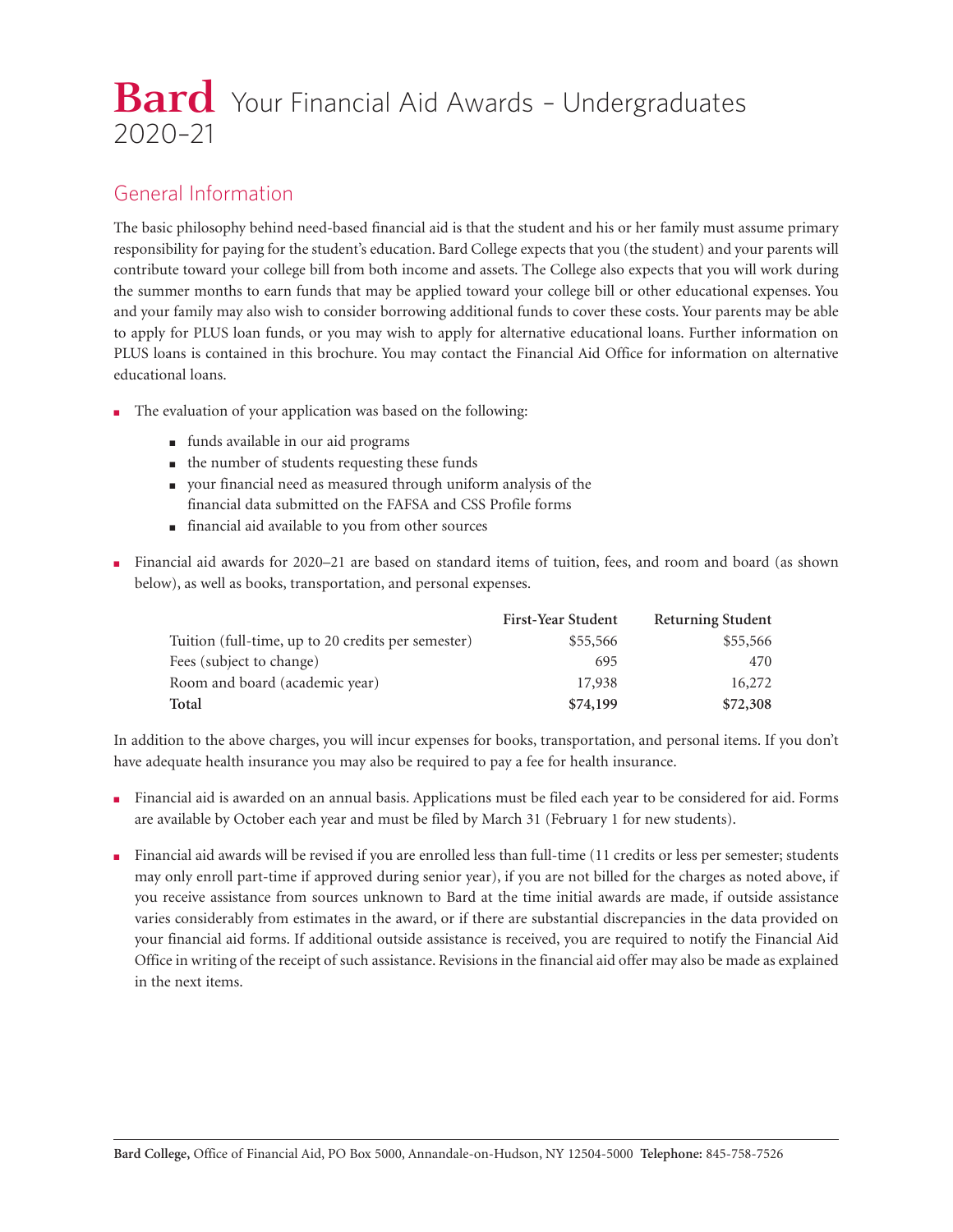- If your FAFSA is selected for review in a process called verification, you will receive a verification worksheet and instructions from Bard. All necessary verification documentation should be returned as soon as possible. **Financial aid will not be reflected as a credit on your account until all required documentation is on file in the Financial Aid Office and any electronic processes have been completed.**
- To remain eligible for financial assistance, you must maintain good academic standing in accordance with federal, state, and institutional guidelines. These guidelines vary depending on the source of funding, that is, the federal or state government or Bard College. For federal financial assistance, you must achieve at a minimum a C grade average and must accumulate credits toward a degree according to the following schedule.

| Academic year completed |    |    |
|-------------------------|----|----|
| Credits completed       | 48 | 96 |

State guidelines vary, but in general they are similar to the above standards. To receive Bard scholarship funds, you must achieve a C+ grade average and accumulate a minimum of 28 credits per academic year. The academic requirements for renewal of special scholarships are stipulated in the online award.

- Financial aid awards will be disbursed in two equal payments, one in the fall and one in the spring, unless otherwise noted.
- Bard College scholarships are funded by various philanthropic sources. If your scholarship is named, you will be so advised.

Bard scholarships are awarded on the basis of full-time tuition (up to 20 credits per semester), fee charges, and room and board charges at Bard College. The scholarship specified in the award notification is provided on the assumption that you will incur the charges noted. If you do not, the scholarship will be prorated in accordance with the charges billed to you. If you register for more than 20 credits per semester, you will be charged a per-credit fee for all credits over 20. You are responsible for paying for these credits; institutional aid will not be available for the additional charges. Bard scholarships cannot be applied toward payment of tuition and fees for programs at other institutions in the United States or abroad.

#### **Renewal of the scholarship amount initially awarded is contingent upon the following:**

- You must incur the charges for which the award is applicable.
- You must maintain satisfactory academic performance *(see above)*.
- The FAFSA and PROFILE must be submitted by March 31 for fall and spring attendance and by December 1 for spring attendance only. Applications received after these dates for the prospective enrollment periods will receive consideration for scholarship assistance if funds are available.
- Financial need for the scholarship must be demonstrated annually according to the methods and procedures of the federal government and Bard College.

**Increases** in a need-based institutional scholarship may be possible **only** upon application to, and approval from, the Financial Aid Review Committee, which meets three times per year. Please contact the Financial Aid Office for details.

**Limitations** Financial Aid is no longer available once the student has met the graduation requirements for the first bachelor's degree. Typically, Bard scholarship aid is available for eight consecutive semesters, except for students transferring in from other Bard programs. Students in the Conservatory may be eligible for up to ten semesters of aid. Please contact our office for details.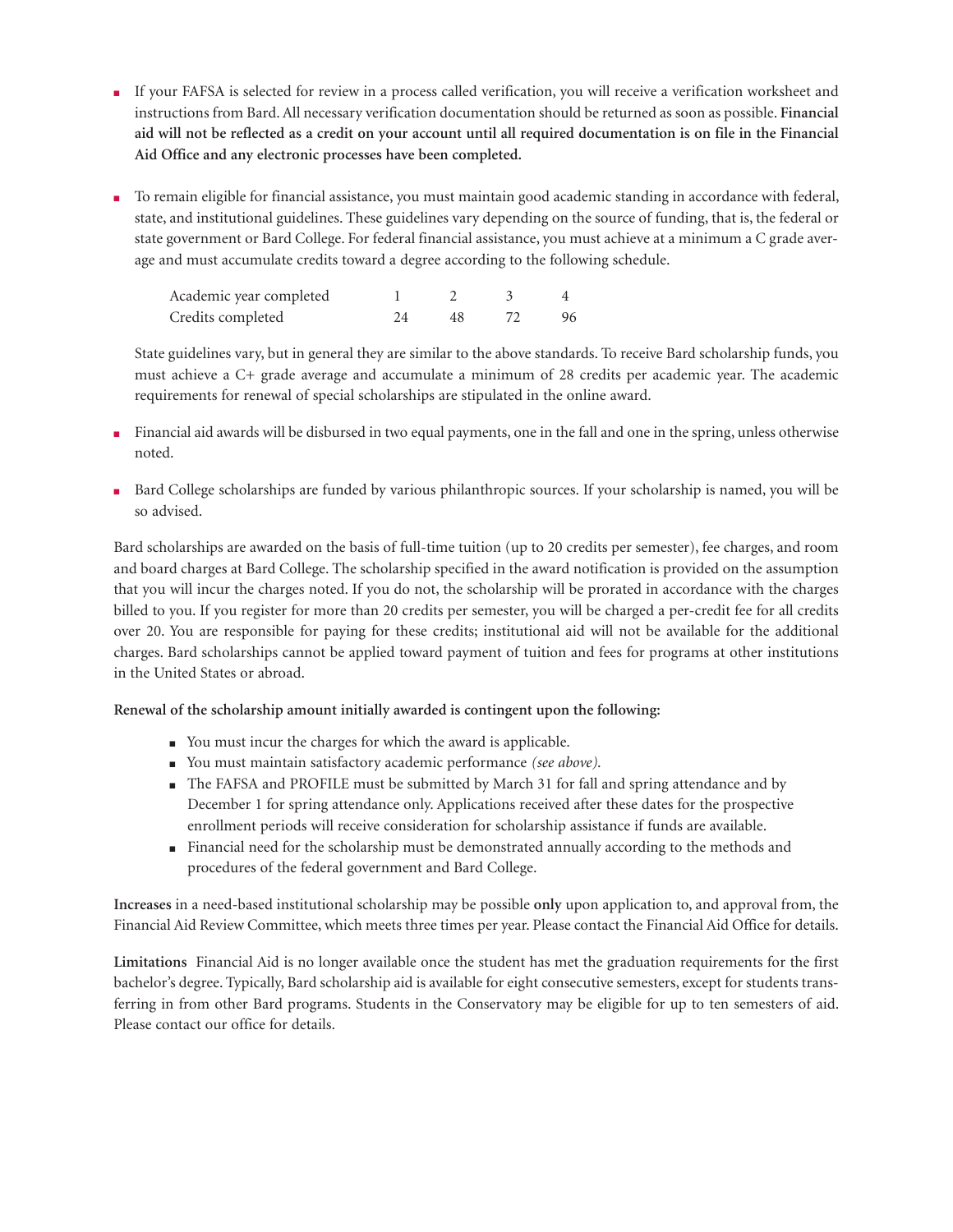# Crediting Awards to the Student's Account

**Federal Pell Grant** When a Federal Pell Grant is applied for (this is done simply by completing the FAFSA), you will receive a notice of your eligibility for the grant. This notice is known as a Student Aid Report (SAR). The SAR is to be reviewed for any possible errors and corrected if necessary. If you are picked by the federal processor for verification of the data in the SAR, the Financial Aid Office will link you to a verification form, which should be completed and returned to the Financial Aid Office, along with any income documentation required.

- Credit will be extended for this grant when the data in the SAR are verified by the Financial Aid Office.
- A Federal Pell Grant is a grant and, as such, requires no repayment. If you have problems with the processing of a FAFSA, information and assistance can be obtained by calling 1-800-4FEDAID.

**State Awards** Some states award grants to students who meet eligibility criteria for their programs. If found eligible, you will receive a document from a state agency certifying your eligibility. Such award certificates are to be forwarded to the Financial Aid Office at Bard College as soon as possible. No estimated credit will be given on a state award without a valid award certificate or a state roster of awards. Funds will be credited to your account when the College receives the money or a payment roster from the state.

**Bard College Scholarships** Funds will be credited to your account at the beginning of each term, provided that you have accepted your award through the online portal.

**Federal Supplemental Educational Opportunity Grant (FSEOG)** As with the Bard award, you must accept the award and provide family income documentation. Funds will be credited to your account when all required documentation is on file. FSEOG is a grant and therefore requires no repayment.

**Federal Work-Study Program (FWS)** This program offers you the opportunity to work at an approved job on campus. An award is not a guarantee of the amount indicated; it is an indication of your eligibility to work at an approved job. The Student Employment Office will assist you in finding employment. You will be paid, in accordance with the number of hours worked, on a biweekly payroll, beginning after the initial payroll forms have been completed in the Student Employment Office. Earnings from employment are primarily used to cover books and personal expenses. The award is not to be used as a credit against tuition. If you do not earn the amount indicated, it will **not** be replaced by other forms of aid.

**Higher Education Opportunity Program (HEOP)** Funds will be credited to your account at the beginning of each term, provided that you have accepted the award.

**Federal Direct Loan** (formerly the Stafford Loan) If your award letter states that you are eligible to borrow through the student loan program, read the following information carefully and act accordingly.

- If the award notification specifies eligibility for an unsubsidized rather than a subsidized Federal Direct Loan, this means that you, rather than the federal government, will be responsible for the interest that accrues while you are in school. It is possible to defer making payments on the interest while in school; however, you should be aware that the interest will be added to the principal balance when repayment on the loan begins.
- Loan limits are \$3,500 for first-year students, \$4,500 for sophomores, and \$5,500 for juniors and seniors. An additional unsubsidized loan of \$2,000 is available to all students.
- Processing your loan:

If you plan to utilize the Direct Loan for the coming year, you must take a few steps to complete the loan process. Begin by going to the following website: [studentaid.gov.](studentaid.gov) Please read the information regarding Direct Loans for students. A Master Promissory Note (MPN) and Entrance Counseling must be completed at this website for all first-time borrowers. In most cases, once you've submitted these requirements, you won't have to fill out a new MPN or complete counseling for future loans you receive at Bard.